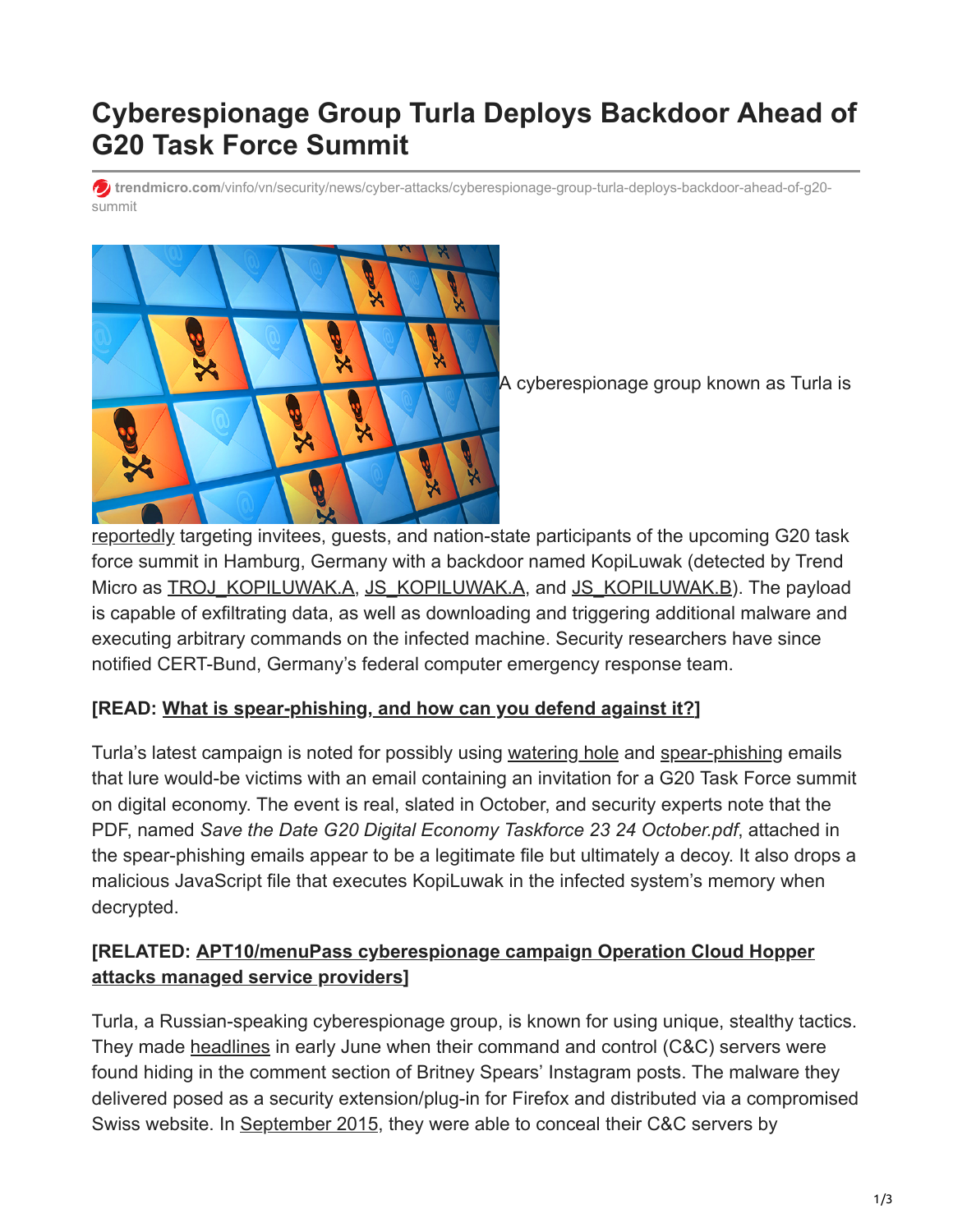exploiting and abusing poorly secured satellite-based internet services. In [December 2014](http://www.pcworld.com/article/2857472/the-turla-espionage-operation-also-infected-linux-systems-with-malware.html), the cyberespionage group employed an open-source backdoor that targeted machines running the Linux operating system (OS).

# **[\[From TrendLabs Security Intelligence Blog: Pawn Storm ramps up spear-phishing](https://blog.trendmicro.com/trendlabs-security-intelligence/pawn-storm-ramps-up-spear-phishing-before-zero-days-get-patched/) campaign before zero-days get patched]**

The attack chain of Turla's latest campaign resembles one employed by other cyberespionage groups [Pawn Storm](https://www.trendmicro.com/vinfo/vn/security/news/cyber-attacks/espionage-cyber-propaganda-two-years-of-pawn-storm) and [ChessMaster.](https://blog.trendmicro.com/trendlabs-security-intelligence/chessmaster-cyber-espionage-campaign/) Real events and legitimate documents were used as decoys to install backdoors on the machines of their targets of interest. This enables them to move laterally within the compromised network as well as steal confidential and mission-critical data.

These cyberespionage attacks highlight the need for organizations to be similarly proactive in order to prevent intrusion or mitigate their effects. IT/system administrators and information security professionals should adopt [best practices against targeted attacks](https://www.trendmicro.com/vinfo/vn/security/news/cyber-attacks/understanding-targeted-attacks-defensive-measures). Keeping the OS and its programs updated should be intuitive—it helps prevent attackers from leveraging security flaws as doorways into the systems. Consider [virtual patching](https://www.trendmicro.com/vinfo/vn/security/news/virtualization-and-cloud/virtual-patching-in-mixed-environments-how-it-protects-you/) in the absence of [patches for certain vulnerabilities. Enforce the principle of least privilege. Secure your email](https://www.trendmicro.com/vinfo/vn/security/news/cybercrime-and-digital-threats/infosec-guide-email-threats) gateways and, more importantly, implement defense in depth—multilayered security mechanisms—to protect the security, integrity, and availability of your organization's important assets.

# **Trend Micro Solutions**

[Trend Micro](https://www.trendmicro.com/en_us/business/products/network/deep-discovery.html)™ [Deep Discovery™](https://www.trendmicro.com/en_us/business/products/network/deep-discovery.html) provides detection, in-depth analysis, and proactive response to today's stealthy malware and targeted attacks in real-time. It provides a comprehensive defense tailored to protect organizations against targeted attacks and advanced threats through specialized engines, custom sandboxing, and seamless correlation across the entire attack lifecycle, allowing it to detect threats, like those employed by cyberespionage group Turla, even without any engine or pattern update.

Trend Micro's [Hybrid Cloud Security](https://www.trendmicro.com/en_us/business/products/hybrid-cloud.html) solution, powered by XGen™ security and features [Trend Micro](https://www.trendmicro.com/us/enterprise/cloud-solutions/deep-security/index.html)™ [Deep Security](https://www.trendmicro.com/us/enterprise/cloud-solutions/deep-security/index.html)™, delivers a blend of cross-generational threat defense techniques that have been optimized to protect physical, virtual, and cloud workloads/servers.

# **HIDE**

# **Like it? Add this infographic to your site:**

1. Click on the box below. 2. Press Ctrl+A to select all. 3. Press Ctrl+C to copy. 4. Paste the code into your page (Ctrl+V).

Image will appear the same size as you see above.